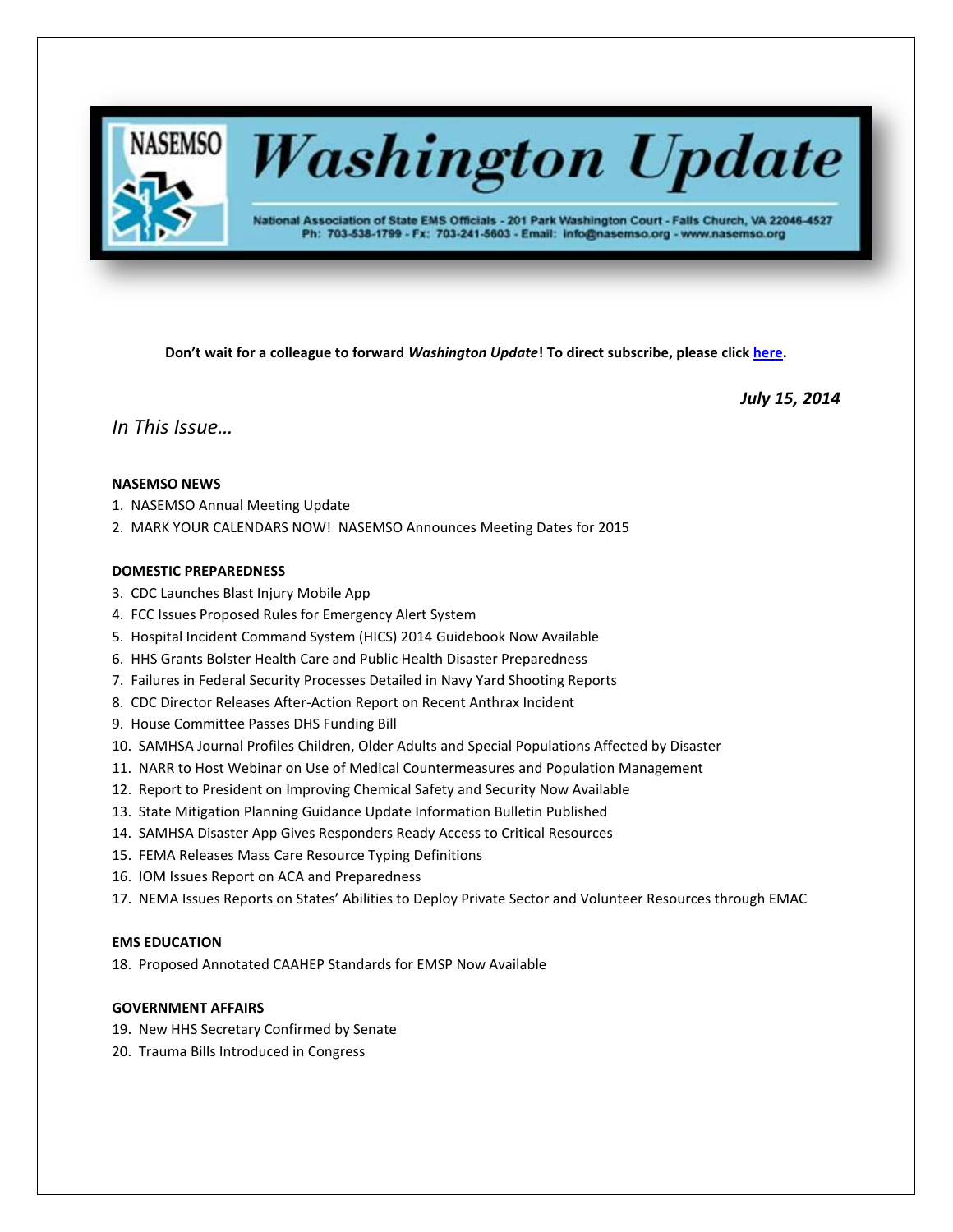## **HIGHWAY SAFETY**

21. ATSIP Seeks Presentations for Annual Meeting

#### **MOBILE INTEGRATED HEALTH/CP**

22. USPSTF Publishes Pocket Guide to Preventive Care

## **PEDIATRIC EMERGENCY CARE**

- 23. Report Shows Combining Drug Use with Underage Drinking Raises Health Risks
- 24. First Comprehensive Pediatric Concussion Guidelines Released
- 25. FDA Issues Boxed Warning on Lidocaine Viscous Use in Children

### **TRAUMA**

- 26. CDC Task Force Posts Evidence on Universal Motorcycle Helmet Laws
- 27. Kelly Report Provides Legislative and Policy Recommendations to Stop Gun Violence

## **FEDERAL PARTNERS**

- 28. REGISTER NOW: Tourniquets and Hemostatic Dressings: The New Evidence-based Guideline
- 29. CDC Issues *Vital Signs* on Opioid Painkiller Prescribing
- 30. National Drug Control Strategy Encourages Naloxone; Prevention and Treatment of Addiction
- 31. SAMHSA Offers Online Course for Managing Anger
- 32. IHI Announces Free Prehospital Seminar

#### **INDUSTRY NEWS**

33. NFPA Announces Next Meeting to Review 1917 Standard

#### **UPCOMING EVENTS**

## **\*\*\*STATEWIDE EMS CONFERENCES\*\*\***

**\*\*\*National Conferences and Special Meetings\*\*\***

#### **NASEMSO NEWS**

#### **1. NASEMSO Annual Meeting Update**

Dr. Brendan Carr, Director of the Emergency Care Coordination Center (ECCC) at the US Department of Health and Human Services, has been confirmed as the luncheon speaker on Thursday, October 9. Dr. Carr will present his vision for the ECCC and the role of EMS in the broader health care system. This is one presentation you won't want to miss!! The preliminary program is now posted; committee and council agendas are being posted as they become available. There is still time to enter the inaugural **NASEMSO Poster Competition**. [For more](http://www.nasemso.org/Meetings/Annual/AnnualMeeting2014.asp)  [information…](http://www.nasemso.org/Meetings/Annual/AnnualMeeting2014.asp)

#### **2. MARK YOUR CALENDARS NOW! NASEMSO Announces Meeting Dates for 2015**

NASEMSO has finalized space contracts for the Mid- and Annual Meetings in 2015. The Mid-Year Meeting will be held in San Antonio, TX April 20-22, 2015 and the Annual Meeting will be held October 12-16, 2015 in Louisville, KY. Details will be announced at [www.nasemso.org](http://www.nasemso.org/) as they become available.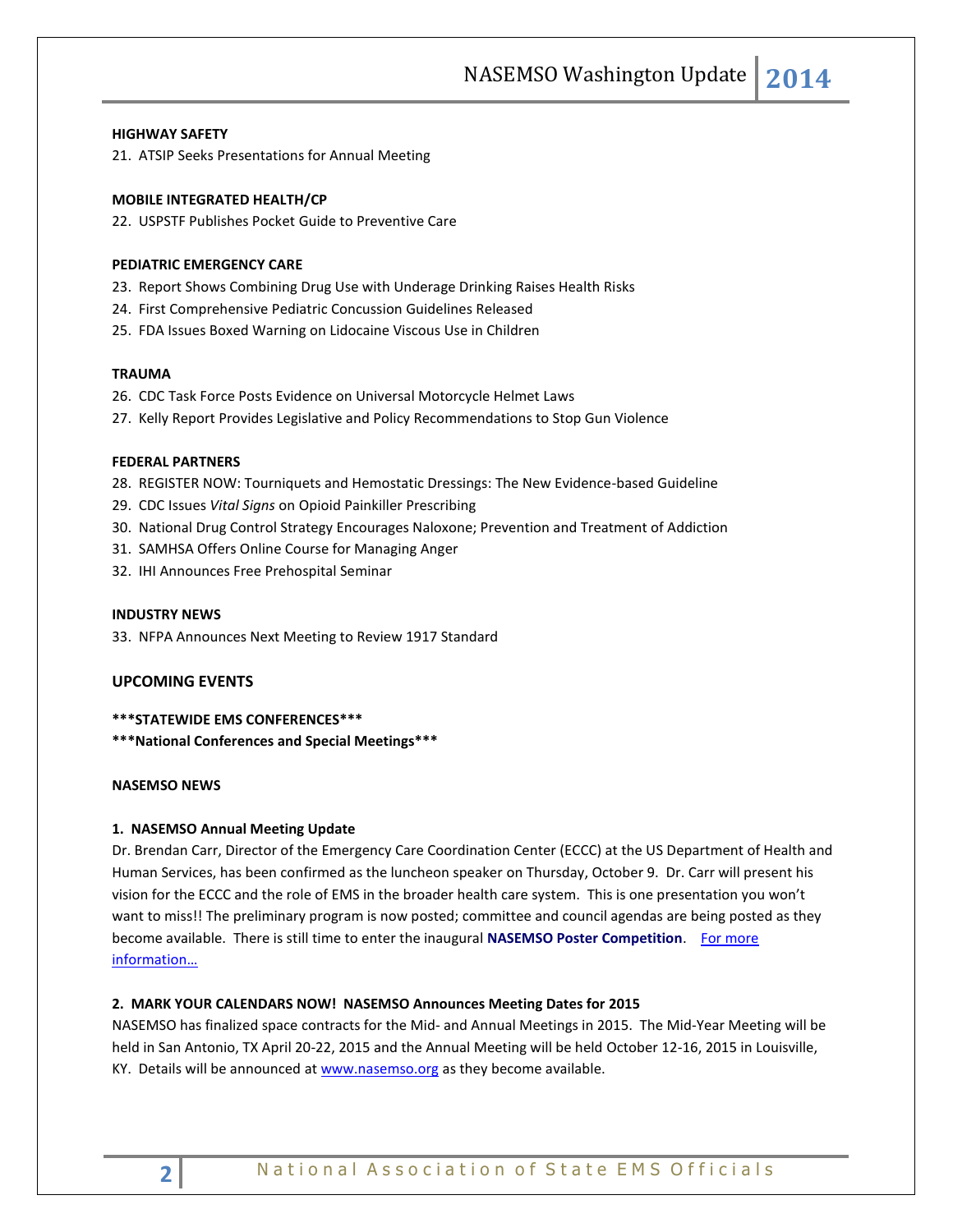## **3. CDC Launches Blast Injury Mobile App**

The Centers for Disease Control and Prevention (CDC) is pleased to announce the release of a new CDC Blast Injury mobile application to assist in the response and clinical management of injuries resulting from terrorist bombings and other mass casualty explosive events. The application provides clear, concise, up-to-date medical and healthcare systems information to assist healthcare providers and public health professionals in the preparation, response, and management of injuries resulting from terrorist bombing events. [Download the mobile application...](https://itunes.apple.com/au/app/cdc-blast-injury/id890434999?mt=8&ign-mpt=uo%3D2.)

#### **4. FCC Issues Proposed Rules for Emergency Alert System**

The Federal Communications Commission is making several recommendations that it says will help improve the nation's public warning system, including a requirement to ensure that people with disabilities get emergency alerts. In [a notice of proposed rulemaking,](http://www.fcc.gov/document/review-emergency-alert-system-0) the agency said it also wants to establish a national location code for Emergency Alert System alerts issued by the president and require cable operators and broadcasters to file test data electronically, among other recommendations. The FCC said these proposed steps will address problems identified by the 2011 nationwide EAS test. There will be a 30-day period to comment on the proposed rules once the notice is published in the Federal Register.

#### **5. Hospital Incident Command System (HICS) 2014 Guidebook Now Available**

The California Emergency Medical Services Authority (EMSA) is pleased to release the Hospital Incident Command System (HICS) 2014 Guidebook. This Fifth Edition has been expanded to meet the needs of all hospitals, regardless of their size, location or patient care capabilities. Lessons learned from real-world emergencies have been incorporated into this version of HICS from the 2009–10 National HICS Survey, the 2011 HICS National Stakeholders' Summit, and from examples provided by the HICS Secondary Review Group members who once again evaluated the draft materials and provided their comments and suggestions to all proposed changes. For [more information…](http://www.emsa.ca.gov/disaster_medical_services_division_hospital_incident_command_system_resources)

#### **6. HHS Grants Bolster Health Care and Public Health Disaster Preparedness**

The U.S. Department of Health and Human Services has awarded more than \$840 million to continue improving emergency preparedness of state and local public health and health care systems. These systems are vital to protecting health and saving lives during a disaster. The grant funds are distributed through two federal preparedness programs – the Hospital Preparedness Program (HPP) and the Public Health Emergency Preparedness (PHEP) programs. These programs represent critical sources of funding and support for the nation's health care and public health systems. The programs provide resources needed to ensure that local communities can respond effectively to infectious disease outbreaks, natural disasters, or chemical, biological, or radiological nuclear events. The fiscal year 2014 funding awards include a total of \$228.5 million for HPP and \$611.75 million for PHEP. [For more information…](http://www.hhs.gov/news/press/2014pres/07/20140701a.html)

#### **7. Failures in Federal Security Processes Detailed in Navy Yard Shooting Reports**

The "House Committee on Oversight and Government Reform hearing: DC Navy Yard Shooting: Fixing the Security Clearance Process", i[s now available on FDsys.](http://www.gpo.gov/fdsys/pkg/CHRG-113hhrg87892/pdf/CHRG-113hhrg87892.pdf) The document is a compilation of various testimonies and multiple reports provided to Congress following the horrific events of September 16, 2013. Throughout the report, witnesses make consistent recommendations about the federal security process including the use of consistent standards for investigators, the use of technology to conduct investigations, the criteria utilized for "Secret" security clearances, access to state and local law enforcement records and databases, and the revision of national policy to require reinvestigation more often than once every ten years (as is the current policy.)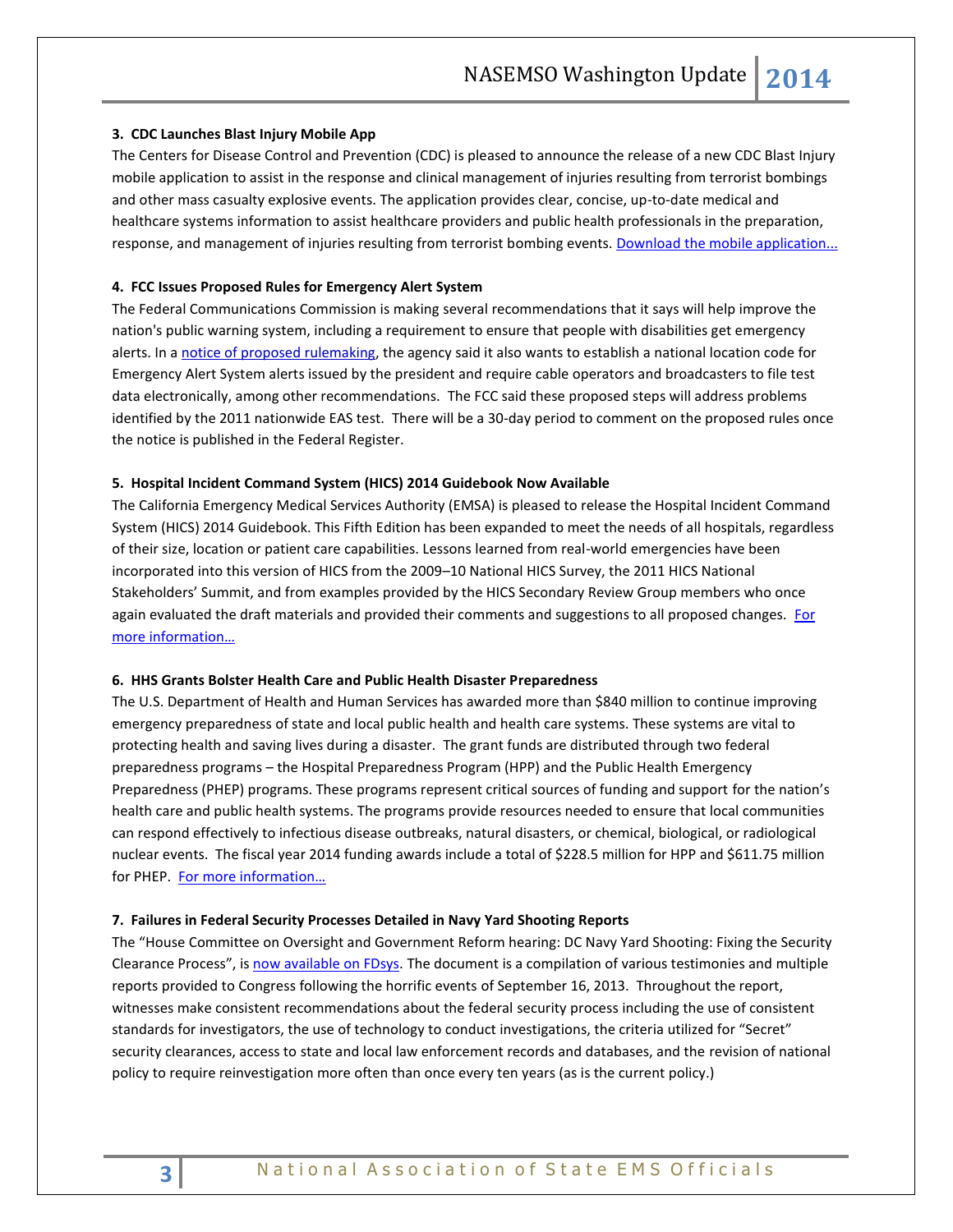#### **8. CDC Director Releases After-Action Report on Recent Anthrax Incident**

The Centers for Disease Control and Prevention (CDC) has released a **[report](http://www.cdc.gov/od/science/integrity/)** that reviews the early June incident that involved the unintentional exposure of personnel to potentially viable anthrax at the CDC's Roybal Campus. The report identifies factors found to have contributed to the incident; and highlights actions taken by the agency to address these factors and prevent future incidents. Based on a review of all aspects of the June incident, CDC concluded that while it is not impossible that staff members were exposed to viable *B. anthracis*, it is extremely unlikely that this occurred. None of the staff that was potentially exposed has become ill with anthrax. While finalizing this report, CDC leadership was made aware that earlier this year a culture of non-pathogenic avian influenza was unintentionally cross-contaminated at the CDC influenza laboratory with the highly pathogenic H5N1 strain of influenza and shipped to a BSL-3 select-agent laboratory operated by the United States Department of Agriculture (USDA). There were no exposures as a result of that incident. The CDC influenza laboratory is now closed and will not reopen until adequate procedures are put in place. Further investigation, review, and action is underway.

#### **9. House Committee Passes DHS Funding Bill**

The House Appropriation Committee has passed the FY2015 Homeland Security funding bill. The bill fully funds FEMA's stated requirement for disaster relief at \$7 billion. The bill provides a total of \$2.5 billion for first responder grants, same as FY2014, which includes: \$1.5 billion for State and Local grants. The bill provides \$39.2 billion in discretionary funding for DHS. This is a decrease of \$50 million below the fiscal year 2014 enacted level, but an increase of \$887.8 million above the President's request for these programs. The bill provides \$125 million for the Office of Health Affairs, \$2 million below FY2014. Included in the total is \$84.6 million for the BioWatch program, as well as funding for biosurveillance pilots and chemical defense guidelines to promote early warning and situational awareness of high-risk incidents. For more information...

#### **10. SAMHSA Journal Profiles Children, Older Adults and Special Populations Affected by Disaster**

The Substance Abuse and Mental Health Services Administration (SAMHSA) features three article in their quarterly newsletter (The Dialogue) that describes the vulnerability of children before, during and after Hurricane Katrina, mental health needs of older adults, and persons with HIV and AIDS following Hurricane Sandy. Authors identify three distinct post-disaster patterns among the children studied over time that affected kids ability to cope, how older Americans can be an asset to disaster planning and response, and how a community-based organization continued to operate during Hurricane Sandy. The agency also lists a full range of webinars and podcasts related to behavioral response during disasters. For more information....

#### **11. NARR to Host Webinar on Use of Medical Countermeasures and Population Management**

The National Alliance for Radiation Readiness (NARR) will provide an overview of the New York State Clinical Data Management System (CDMS). This electronic documentation system enables point-of-service documentation of recipient demographics, medical screening and medical countermeasure interventions at point of dispensing (POD) locations. The Pre-Reg functionality within the application allows individuals to complete demographic and screening information at home, or wherever there is internet connectivity. Even though CDMS has been primarily used to track antibiotic dispensing and vaccine administration, enhancements are on track to provide more allhazards response capabilities, such as a radiation release event, and situational report functions. The webinar is slated for September 18, 2014 at 2:00 PM EDT. [For more information](https://cc.readytalk.com/cc/s/registrations/new?cid=r0d1tmbul3s3)...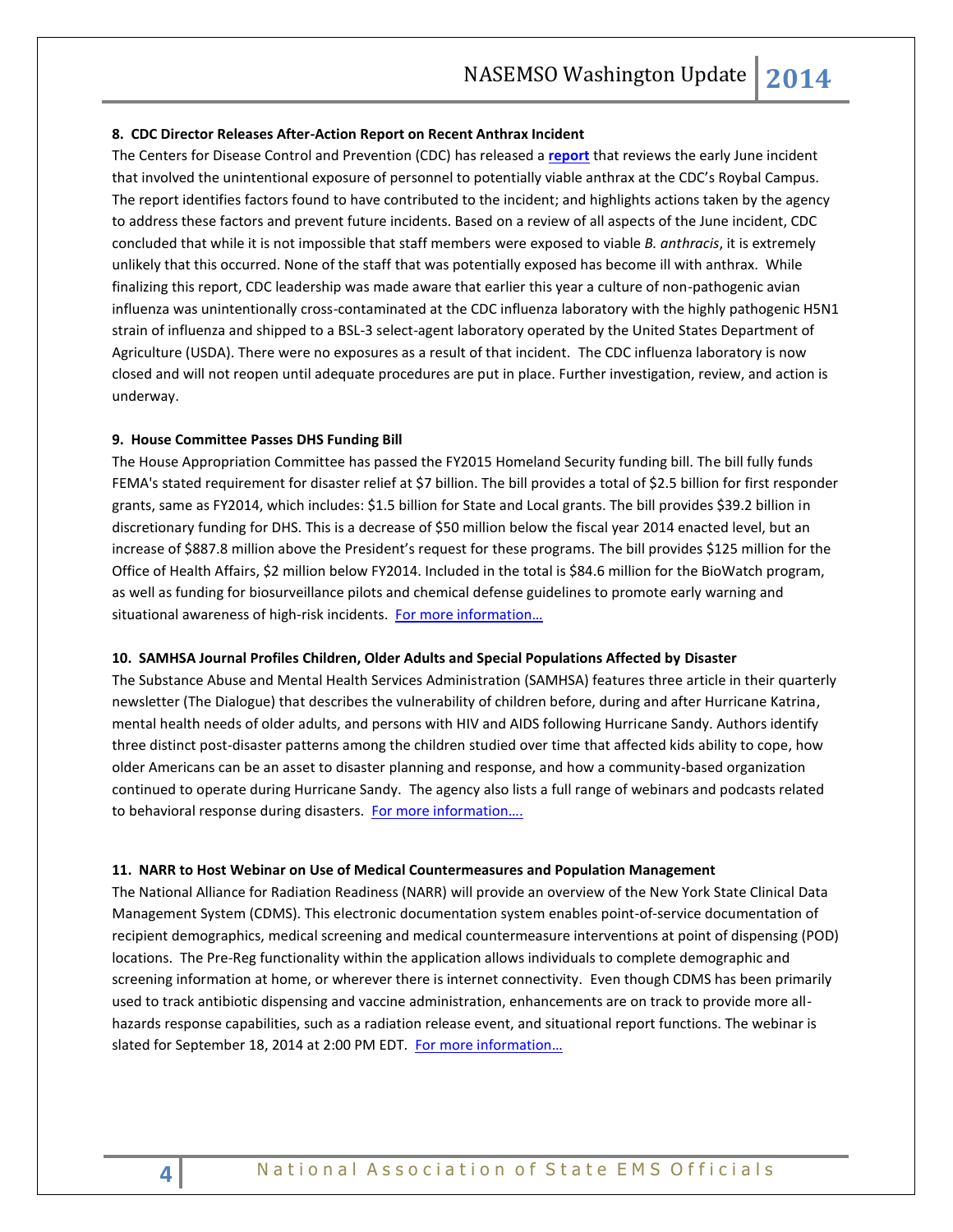## **12. Report to President on Improving Chemical Safety and Security Now Available**

Recent catastrophic chemical facility incidents in the United States prompted President Obama to issue Executive Order (EO) 13650 *- Improving Chemical Facility Safety and Security* on August 1, 2013, to enhance the safety and security of chemical facilities and reduce risks associated with hazardous chemicals to owners and operators, workers, and communities. A new report available from the President's task force focuses on actions to date, findings and lessons learned, challenges, and priority next steps. To read the Working Group's report to the President go to **[Actions to Improve Chemical Facility Safety and Security](http://www.osha.gov/chemicalexecutiveorder/) - A Shared Commitment.** 

## **13. State Mitigation Planning Guidance Update Information Bulletin Published**

FEMA's Federal Insurance and Mitigation Administration (FIMA) published an Information Bulletin announcing that the process of updating the State Multi-Hazard Mitigation Planning Guidance has begun. This document is the official guidance to help federal officials ensure State Mitigation Plans meet the planning requirements in Title 44 Code of Federal Regulations (CFR) Part 201. The guidance document, which was last updated in January 2008, helps FEMA staff assess State Mitigation Plans in a fair and consistent manner and helps state officials understand how federal officials interpret the regulations. For more information, visit the FEMA Mitigation Planning website at: [www.fema.gov/multi-hazard-mitigation-planning.](http://www.fema.gov/multi-hazard-mitigation-planning) 

#### **14. SAMHSA Disaster App Gives Responders Ready Access to Critical Resources**

A free smartphone application created by the SubstanceAbuse and Mental Health Services Administration (SAMHSA) makes it easier forbehavioral health responders to focus on disaster survivors by providing them quick access to resources for getting help. The SAMHSA Disaster App wasdesigned to meet the needs of disaster responders. It was developed with input from experts from across the U.S. Department of Health and Human Services, the Federal Emergency Management Agency (FEMA), the American Red Cross, and state health departments. The app is available for iPhone, Android, and BlackBerry users. From pre-deployment resources to on-the-ground assistance and post-deployment support, the Disaster App's content offers users the ability to:

- Search for and map nearby mental health and substance use treatment facilities.
- Review training materials on a variety of topics from disaster counseling basics to stress prevention.
- Share content with survivors directly from the app via email or text message, without revealing personal contact information.
- Access pre-downloaded publications and stored treatment facility locations, in theevent of limited cellular or Wi-Fi connectivity.

For more information about the SAMHSA Disaster App, visit[: http://store.samhsa.gov/apps/disaster.](http://store.samhsa.gov/apps/disaster)

## **15. FEMA Releases Mass Care Resource Typing Definitions**

The Federal Emergency Management Agency (FEMA) recently released five Mass Care resource typing definitions. The guidance contained in these definitions provides a standardized set of minimum criteria for use by the whole community when building, sustaining and inventorying resources; and when planning to deliver or delivering core capabilities through a national mutual aid network to achieve the National Preparedness Goal of a secure and resilient nation. The Mass Care resource typing definitions are:

- State Mass Care Coordinator
- Shelter Management Team
- Shelter Manager
- Field Kitchen Unit
- Field Kitchen Manager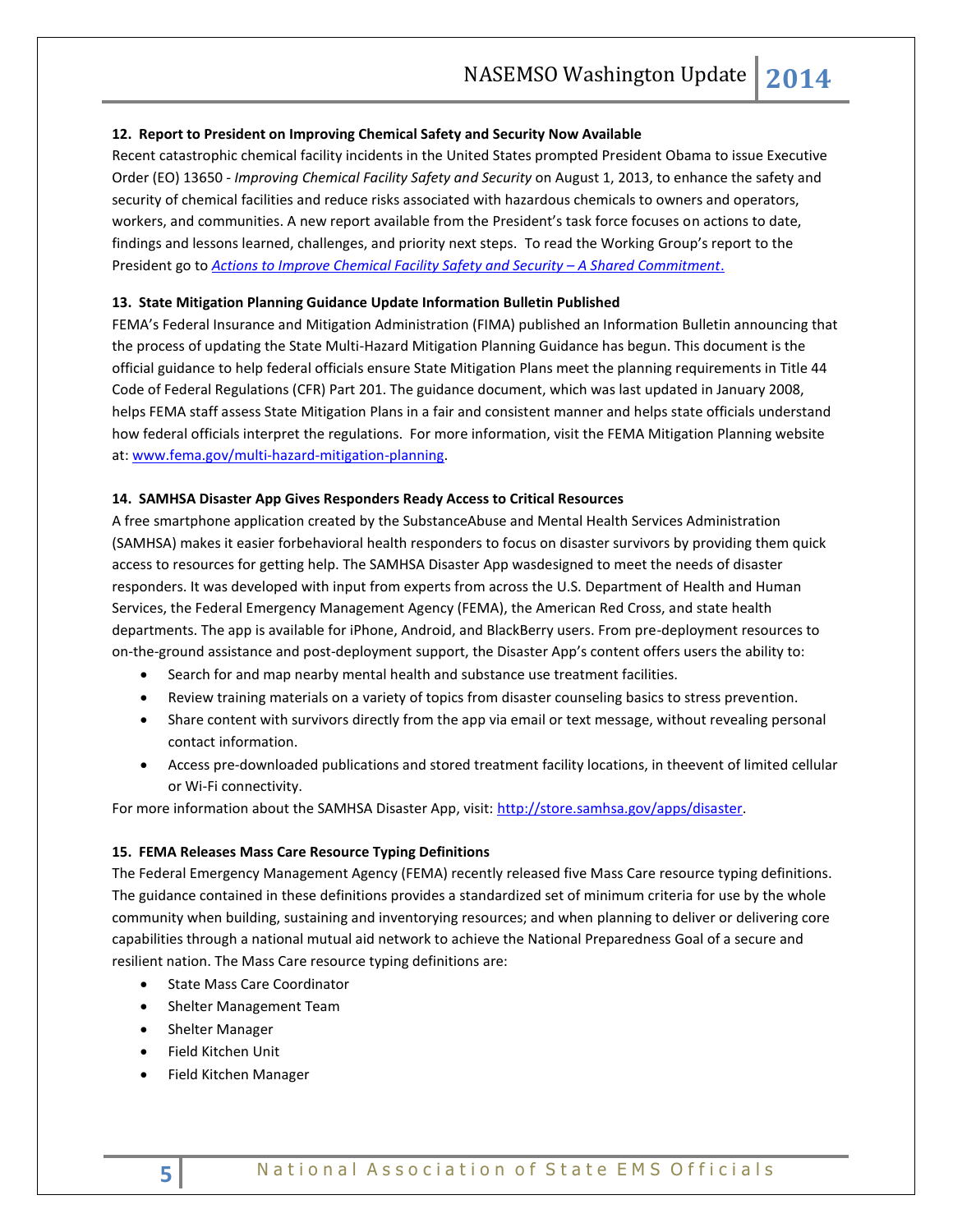FEMA developed these resource-typing definitions in collaboration with emergency management and public safety practitioners. These stakeholders suggested guidance for specific overall functions, components, capabilities, and ordering specifications for these resources. Resource typing definitions and job title/position qualifications can be accessed using the Resource Typing Library Tool (RTLT). The RTLT is an online catalogue of NIMS resource typing definitions and job titles/position qualifications. The RTLT is publically accessible [here.](http://www.fema.gov/resource-management)

## **16. IOM Issues Report on ACA and Preparedness**

The Institute of Medicine's Forum on Medical and Public Health Preparedness for Catastrophic Events has issued a Workshop summary on The Impacts of the Affordable Care Act on Preparedness Resources and Programs. The workshop, held November 18-19, 2013, focused on how changes to the health system as a result of the ACA might impact medical and public health preparedness programs across the nation. For more information...

## **17. NEMA Issues Reports on States' Abilities to Deploy Private Sector and Volunteer Resources through EMAC**

As states consider ways to increase their disaster response/recovery resource inventories, NEMA is releasing a new report on innovations and best practices in deploying private sector and volunteer resources through the Emergency Management Assistance Compact (EMAC). In partnership with the Stephenson Disaster Management Institute (SDMI), NEMA conducted a survey on these issues and received responses from 43 states and the U.S. Virgin Islands. Detailed follow-up interviews were conducted with 16 states. The report focuses on gaining insight into the experiences of states that have used the EMAC process to deploy private sector and volunteer resources to states with specific needs requested through EMAC. These states provided a wealth of information regarding their experiences, capabilities and concerns in deploying private sector and volunteer resources. This report provides specific examples of solutions that can be replicated in other states interested in building these capabilities. For more information...

#### **18. Proposed Annotated CAAHEP Standards for EMSP Now Available**

The Committee on Accreditation of Educational Programs for the Emergency Medical Services Professions (CoAEMSP), under the auspices of the Commission on Accreditation of Allied Health Education Programs (CAAHEP), invites its communities of interest to comment on the "Proposed Annotated CAAHEP Standards for EMSP". VIEW the ["Proposed Annotated CAAHEP Standards for EMSP"](http://origin.library.constantcontact.com/download/get/file/1103098668638-480/Proposed+Annotated+CAAHEP+Standards+for+EMSP+20140602.pdf) document. SUBMIT COMMENTS: all comments must be received through th[e online survey.](http://www.surveymonkey.com/s/Standards_Comment) Comments sent by U.S. Mail, email, and faxes are NOT accepted. Public comments intended for consideration by the CoAEMSP must be received no later than December 31, 2014.

#### **19. New HHS Secretary Confirmed by Senate**

Last month, the Senate approved Sylvia Burwell Mathews as the new Secretary of Health and Human Services (HHS). More than 20 Republicans joined Democrats in approving Burwell's nomination to replace Kathleen Sebelius as the second Cabinet official to oversee the Affordable Care Act (ACA). Ms. Burwell Mathews served as the White House's budget director for the past year.

#### **20. Trauma Bills Introduced in Congress**

The ["Improving Trauma Care Act"](thomas.loc.gov/cgi-bin/bdquery/z?d113:HR3548:/) (H.R. 3548), introduced by Representative Bill Johnson (R-OH), amends the Public Health Service Act to improve the definition of trauma by including injuries caused by thermal, electrical, chemical, or radioactive force, commonly treated by burn centers. On May 22, Senator Jack Reed (D-RI) introduced the Senate companion (S. 2406). The "*Trauma Systems and Regionalization of Emergency Care Reauthorization* [Act"](https://beta.congress.gov/113/bills/hr4080/BILLS-113hr4080ih.pdf) (H.R. 4080), introduced by Representatives Michael C. Burgess (R-TX) and Gene Greene (D-TX), reauthorizes Trauma Care Systems Planning Grants, which support state and rural development of trauma systems. The bill also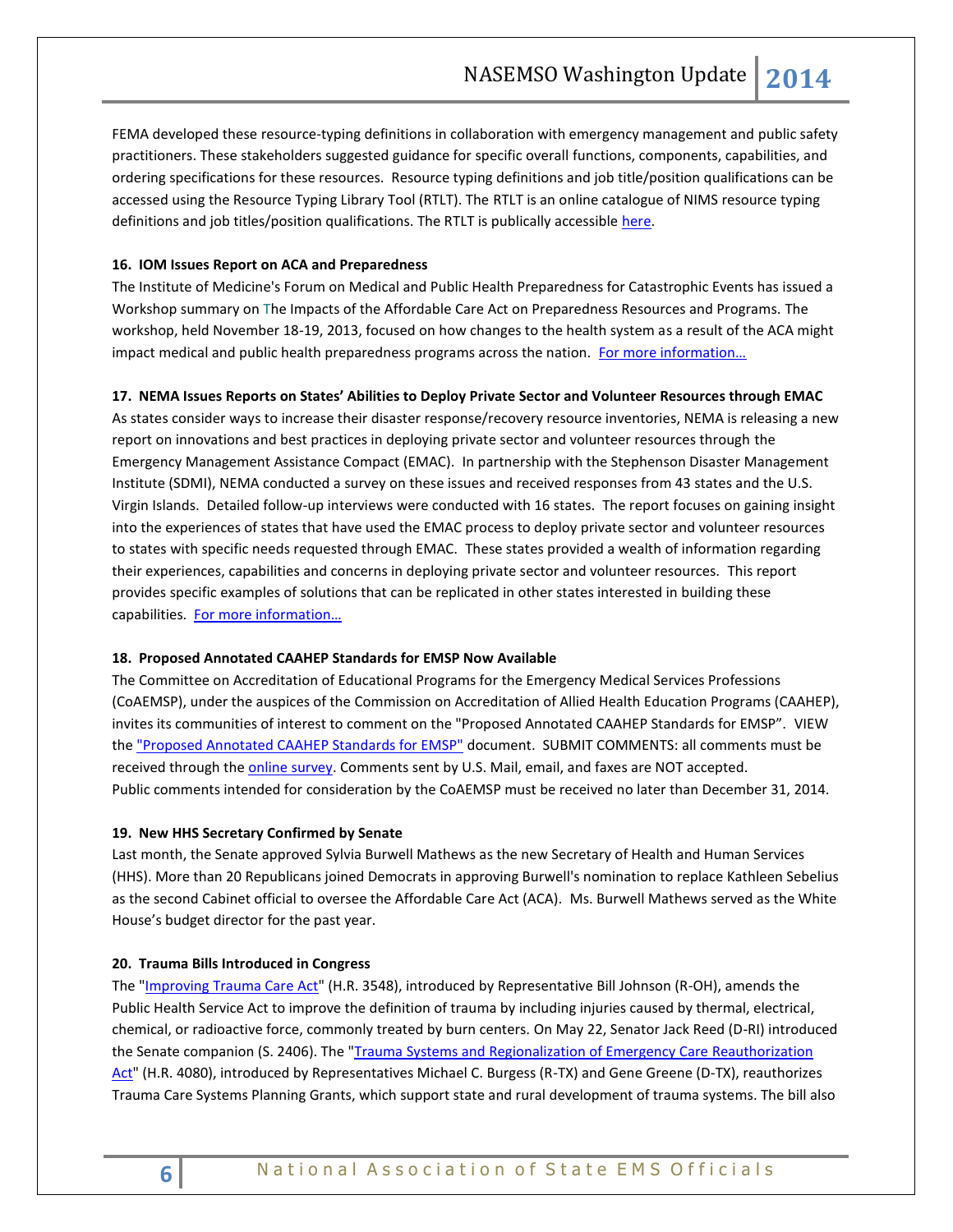reauthorizes pilot projects to implement and assess regionalized emergency care models. Those grants and other federally supported activities relating to trauma would be authorized at the current level of \$24 million annually for four years, through fiscal 2019.On May 22, Senators Jack Reed (D-RI), Susan Collins (R-ME), Johnny Isakson (R-GA), Mark Kirk (R-IL) and Patty Murray (D-WA) introduced the Senate companion (S. 2405).

## **21. ATSIP Seeks Presentations for Annual Meeting**

The Association of Transportation Safety Information Professionals (ATSIP) Program Committee invites presentations for the 40<sup>th</sup> Annual Traffic Records Forum. It will be held at the St. Louis Hilton at the Ballpark in St. Louis, Missouri from October 26 through October 29, 2014. Presentations focusing on advances in areas of planning, operation, traffic crash, roadway, emergency medical systems, GIS, traffic enforcement, citation/adjudication, driver license, vehicle registration, Traffic Records Coordinating Committees, Strategic Highway Safety Plans, workforce development, training, data visualization, and policy development are welcome. Details for submitting abstracts can be found on at [www.trafficrecordsforum.org.](http://trafficrecordsforum.us4.list-manage.com/track/click?u=7eedf475e1ea36bc2ebf9f0d9&id=db330ed983&e=392aa89ba6) All submissions are due by July 19, 2014.

## **22. USPSTF Publishes Pocket Guide to Preventive Care**

The U.S. Preventive Services Task Force has published "The Guide to Clinical Preventive Services," a pocket guide with abridged versions of the group's recommendations on screening, counseling, and preventive medicine. The guide covers dozens of topics for children and adults, from abdominal aortic aneurysm screening to vitamin supplements for primary disease prevention. For more information...

## **23. Report Shows Combining Drug Use with Underage Drinking Raises Health Risks**

Underage drinkers (ages 12 to 20) who were treated in hospital emergency departments were more than twice as likely to wind up with a serious health outcome if they also used drugs at the same time, according to a new study by the Substance Abuse and Mental Health Services Administration (SAMHSA). These serious outcomes included hospitalization, transfer to another health care facility following their emergency department visit, or death. According to the study recently released by SAMHSA, 20 percent of all hospital emergency department visits involving underage drinkers resulted in the patients having serious health outcomes. However, while 12 percent of these visits involving underage drinking alone resulted in these serious outcomes, the rate rose to 33 percent among those visits involving both underage drinking and concurrent drug use. The report, "Alcohol and Drug Combinations Are More Likely to Have a Serious Outcome than Alcohol Alone in Emergency Department Visits Involving Underage Drinking," is available at: [http://www.samhsa.gov/data/spotlight/spot143-underage-drinking-](http://www.samhsa.gov/data/spotlight/spot143-underage-drinking-2014.pdf)[2014.pdf](http://www.samhsa.gov/data/spotlight/spot143-underage-drinking-2014.pdf) . It is based on data from SAMHSA's 2011 Drug Abuse Warning Network (DAWN) – a public health surveillance system that monitors drug-related emergency department visits in the United States.

In related news, SAMHSA's underage drinking prevention campaign, "[Talk. They Hear You.,](http://beta.samhsa.gov/underage-drinking) " helps parents and caregivers connect with their child on the risks of underage drinking. PSAs and online interactive tools, as part of the campaign, provide parents and caregivers modeling opportunities for initiating the conversation about alcohol.

## **24. First Comprehensive Pediatric Concussion Guidelines Released**

The Children's Hospital of Eastern Ontario and the Ontario Neurotrauma Foundation recently launched the first comprehensive pediatric concussion guidelines. A panel of more than 30 experts from Canada and the U.S., including family practitioners, emergency medicine clinicians, and neurologists, developed the guidelines. The guidelines offer recommendations according to a concussion "timeline": preparticipation screening, management of acute symptoms, discharge, interim assessment, and re-assessment after 1 month. A useful step-by-step approach is offered for each phase of management." These guidelines are exceedingly clear and comprehensive,"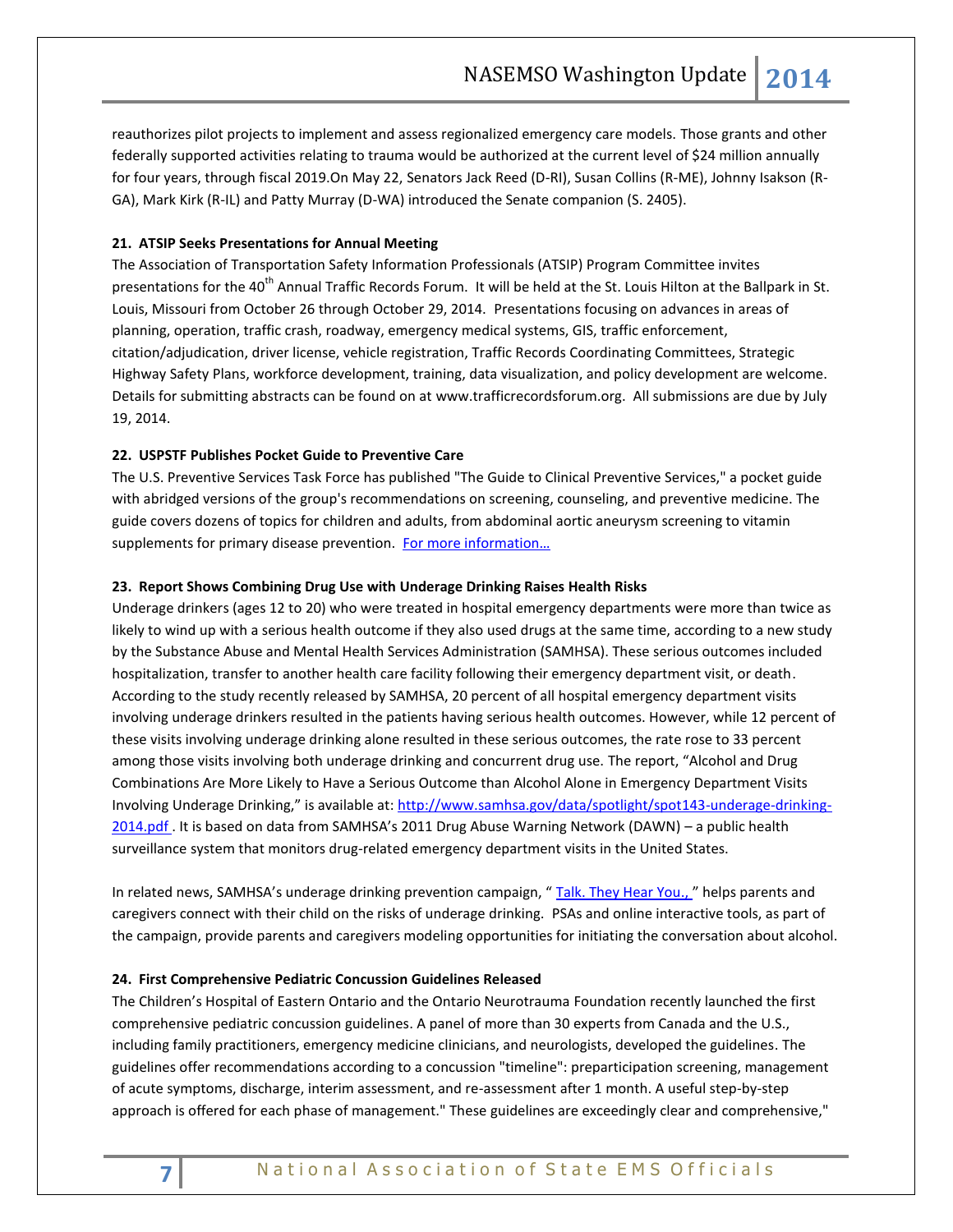said a Boston pediatrician who served as an external reviewer of the guidelines. "I think this will be an indispensable resource for caregivers in a wide range of care settings, and also be accessible for the general public." View *[Guidelines for Diagnosing and Managing Pediatric Concussion](http://onf.org/system/attachments/256/original/GUIDELINES_for_Diagnosing_and_Managing_Pediatric_Concussion_-_MASTER__June_19_FINAL.pdf)* from the Ontario Neurotrauma Foundation and a specific guideline for Healthcare Professionals [here.](http://onf.org/system/attachments/257/original/GUIDELINES_for_Diagnosing_and_Managing_Pediatric_Concussion_-_RECOMMENDATIONS_FOR_HCP__June_19_FINAL.pdf)

### **25. FDA Issues Boxed Warning on Lidocaine Viscous Use in Children**

According to the Food and Drug Administration (FDA), in 2014 it has reviewed 22 case reports of serious adverse reactions, including deaths, in infants and young children 5 months to 3.5 years of age who were given oral viscous lidocaine 2 percent solution for the treatment of mouth pain, including teething and stomatitis, or who had accidental ingestions. Topical pain relievers and medications that are rubbed on the gums are not necessary or even useful because they wash out of the baby's mouth within minutes. When too much viscous lidocaine is given to infants and young children or they accidentally swallow too much, it can result in seizures, severe brain injury, and problems with the heart. Cases of overdose due to wrong dosing or accidental ingestion have resulted in infants and children being hospitalized or dying. FDA is requiring a Boxed Warning to be added to the prescribing information (label) to highlight this information. [For more information…](http://www.fda.gov/Safety/MedWatch/SafetyInformation/SafetyAlertsforHumanMedicalProducts/ucm402790.htm)

#### **26. CDC Task Force Posts Evidence on Universal Motorcycle Helmet Laws**

The Community Preventive Services Task Force recently posted new information on its website: "Use of Motorcycle Helmets: Universal Helmet Laws." The task force recommends universal motorcycle helmet laws (laws that apply to all motorcycle operators and passengers) based on strong evidence of effectiveness. Evidence indicates that universal helmet laws increase helmet use, decrease motorcycle-related fatal and nonfatal injuries, and are substantially more effective than no law or only partial motorcycle helmet laws. Established in 1996 by the U.S. Department of Health and Human Services, the task force is an independent, nonfederal, uncompensated panel of public health and prevention experts whose members are appointed by the Director of CDC. The community guide information is available [here.](http://www.thecommunityguide.org/mvoi/motorcyclehelmets/helmetlaws.html)

#### **27. Kelly Report Provides Legislative and Policy Recommendations to Stop Gun Violence**

Congresswoman Robin Kelly wrote The 2014 Kelly Report on Gun Violence in America, the first-ever Congressional analysis of the nation's gun violence epidemic that offers a blueprint for ending the crisis. The Kelly Report brings together members of Congress, academics and gun reform advocates to examine the root causes and impact of gun violence in America and provide a comprehensive set of legislative and policy recommendations to stop it. The contributors to the report include Rep. Mike Thompson (D-CA), chair of the House Gun Violence Prevention Task Force, Rep. Marcia Fudge (D-OH), chair of the Congressional Black Caucus, Chicago Mayor Rahm Emanuel and Baltimore Mayor Stephanie Rawlings-Blake. For more information...

#### **28. REGISTER NOW: Tourniquets and Hemostatic Dressings: The New Evidence-based Guideline**

*Tourniquets and Hemostatic Dressings: The New Evidence-based Guideline*, the next webinar in EMS FOCUS: A Collaborative Federal Webinar Series, will take place on **Tuesday, August 5, at 2 p.m. Eastern.** This free webinar will provide a unique opportunity for you to learn about the new evidence-based guidelines for prehospital hemorrhage and to see how the guideline has been implemented in a local EMS system. National experts in emergency medicine and trauma care will join the Office of EMS to discuss the lessons learned from Iraq and Afghanistan and how prehospital tourniquet application is saving lives of our warfighters overseas. The panel will address the guideline development process using external hemorrhage control as a model and will discuss suggestions for guideline implementation. Download the tourniquet and hemostatic dressing guideline [here](http://informahealthcare.com/toc/pec/18/2) to learn more about the guideline and to prepare your questions for the webinar panel. Attendees will be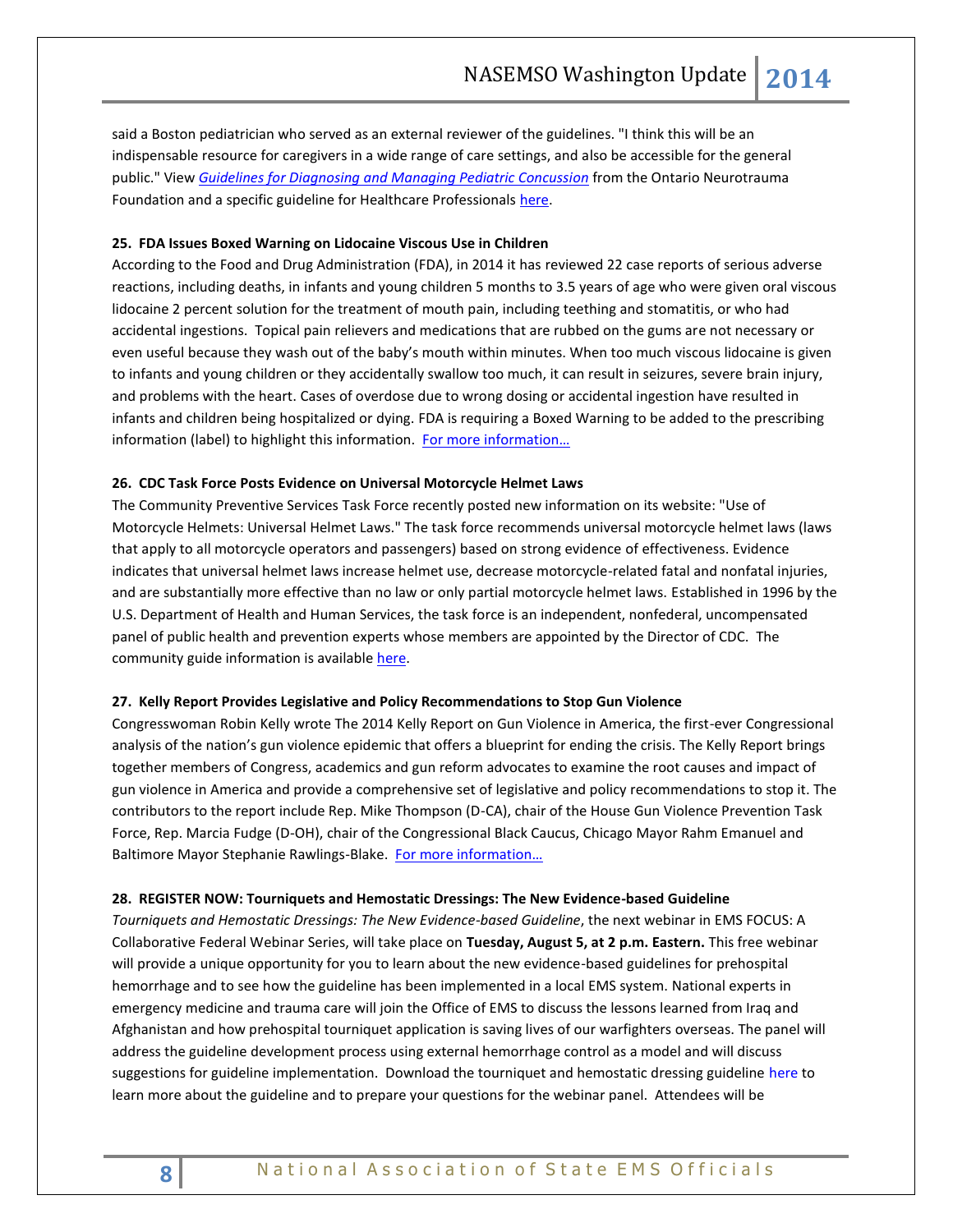encouraged to participate in an open question-and-answer session, with the webinar and Q&A lasting approximately one hour. Every other month, the EMS FOCUS webinar series will provide a venue to discuss critical initiatives, issues, and challenges for EMS stakeholders nationwide. [Register here.](https://redflash.clickwebinar.com/EMSFOCUS_AUG5_EBG/register)

In related news, the first webinar in the new series EMS FOCUS: A Collaborative Federal Webinar Series, featuring Office of EMS Director Drew Dawson and Federal Interagency Committee on EMS (FICEMS) Chair Kathryn Brinsfield, MD, addressing *Federal Involvement in EMS—The Four Priorities* is now available to view or share with colleagues. [For more information…](http://www.ems.gov/ems-focus.html)

## **29. CDC Issues** *Vital Signs* **on Opioid Painkiller Prescribing**

On July 1, CDC issued a *[Vital Signs](http://www.cdc.gov/mmwr/preview/mmwrhtml/mm6326a2.htm?s_cid=mm6326a2_w)* report showing health care providers wrote 259 million prescriptions for opioid painkillers in 2012 that were distributed unevenly throughout the U.S. Southern states, especially Alabama, Tennessee, and West Virginia, had the most painkiller prescriptions per person. The report includes steps that states can take to address the overprescribing of painkillers:

- Considering ways to increase use of [prescription drug monitoring programs](http://www.cdc.gov/HomeandRecreationalSafety/rxbrief/index.html) (PDMP), state-run systems that track all prescriptions for painkillers to help find problems in overprescribing.
- Considering policy options (including laws and regulation) relating to pain clinics to reduce prescribing practices that are risky to patients.
- Evaluating their own data and programs and considering ways to assess Medicaid, workers' compensation programs, and state-run health plans to detect and address inappropriate prescribing of painkillers.
- Identifying opportunities to increase access to substance abuse treatment and first responder access to naloxone, a drug used when someone has overdosed.

In related news, the CDC provides a decline on drug overdose deaths after state policy changes in Florida. Read [the report…](http://www.cdc.gov/mmwr/preview/mmwrhtml/mm6326a3.htm?s_cid=mm6326a3_e)

Finally, a new report from the CDC highlights an increase in fentanyl-related overdose deaths in Rhode Island. Preliminary analyses show that fentanyl-related overdose deaths accounted for 52 (31.5%) of the 165 unintentional overdose deaths reported during November 2013–March 2014. Most decedents did not have active fentanyl prescriptions; the fentanyl appeared to originate from illicit sources and was not acetyl fentanyl–related. [For more information…](http://www.cdc.gov/mmwr/preview/mmwrhtml/mm6324a3.htm?s_cid=mm6324a3_e)

## **30. National Drug Control Strategy Encourages Naloxone; Prevention and Treatment of Addiction**

The Obama Administration has released its *[2014 National Drug Control Strategy](http://www.whitehouse.gov/ondcp/drugpolicyreform)*. According to the Office of National Drug Control Policy, "In response to {the} opioid epidemic, this Strategy updates the President's 2011 Prescription Drug Abuse Prevention Plan by calling for increased access to naloxone, a lifesaving overdose-reversal medication. The widespread use of naloxone in the hands of law enforcement, firefighters and emergency medical personnel will save lives. It can also serve as a critical intervention point to get people into treatment and on the path to recovery." Also, importantly, "It calls on law enforcement, courts, and doctors to collaborate with each other to treat addiction as a public health issue, not a crime."

**Want to see how your state compares to the nation in drug-poisoning death rates? Clic[k here](http://www.cdc.gov/mmwr/preview/mmwrhtml/mm6326a7.htm?s_cid=mm6326a7_e)…**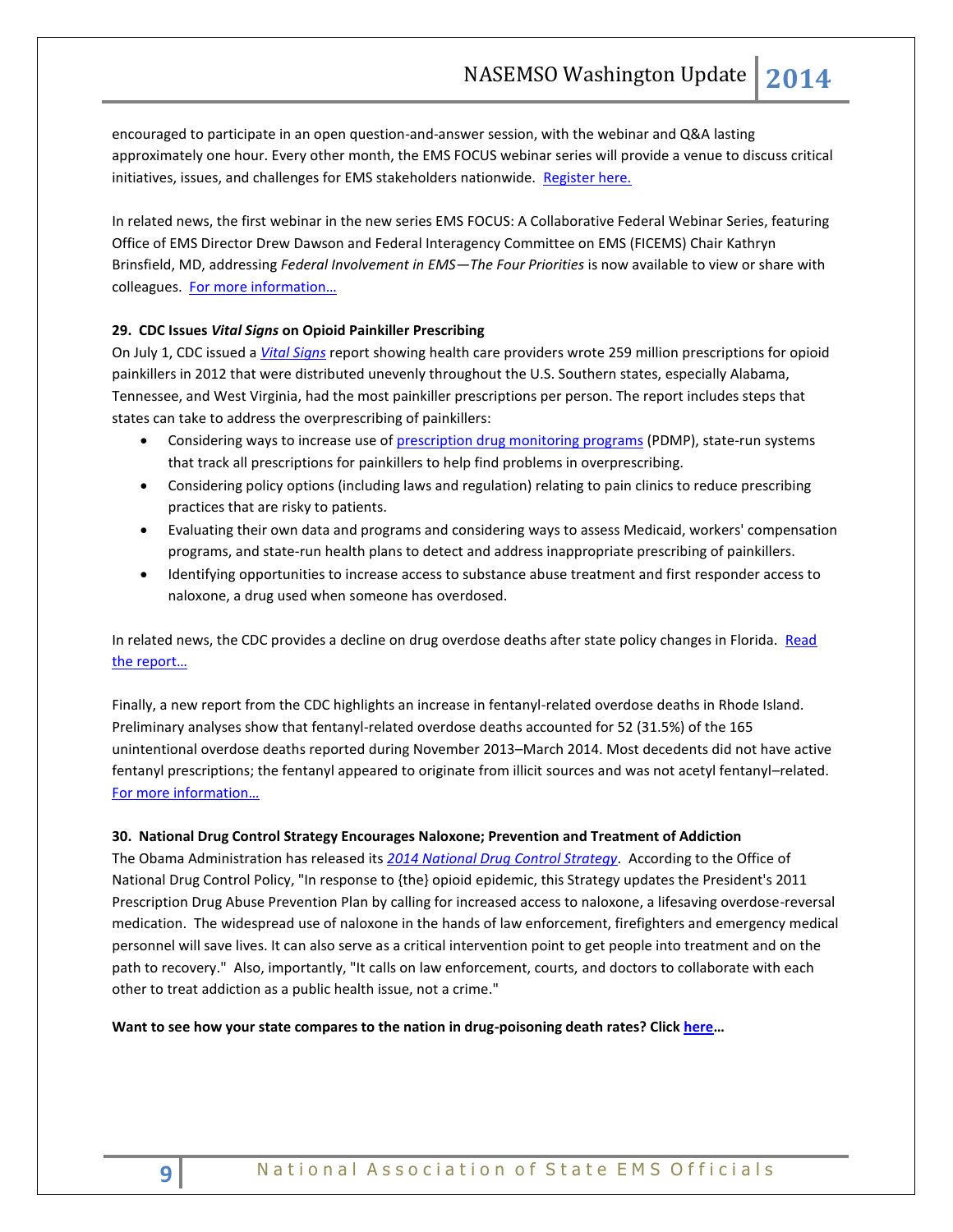### **31. SAMHSA Offers Online Course for Managing Anger**

Working with patients or coworkers who have difficulty managing anger can be a challenge. The Substance Abuse and Mental Health Services Administration (SAMHSA) offers a new online course, with continuing education credit, to learn effective approaches for managing anger. For more information...

## **32. IHI Announces Free Prehospital Seminar**

When it comes to reliability, it's hard to beat the track record of paramedics and EMTs. Whether it's speed, knowing just what to do in the event of an accident, serious injury, gun violence, heart attack (add your item HERE), or the amazingly calm and reassuring way emergency responders go about their work, there are plenty of reasons to heap praise on this group of individuals. This also includes how patients are cared for during that ambulance ride to the hospital emergency department. Could our opinion of EMTs get even higher? Maybe so, now that emergency medical services (EMS) are becoming part of fully integrated health care systems and paramedics are being trained and equipped to initiate even more life-saving and beneficial treatments in the field. This is the evolution the Institute for Healthcare Improvement (IHI) is going to look into on the **July 24 WIHI: From Prehospital to In-Hospital — The Continuum of Time-Sensitive Care, 2:00 PM to 3:00 PM EDT.** [For more](http://www.ihi.org/education/AudioVideo/WIHI/July242014FromPrehospitaltoInHospitalTheContinuumforTimeSensitiveCare/Pages/default.aspx)  [information…](http://www.ihi.org/education/AudioVideo/WIHI/July242014FromPrehospitaltoInHospitalTheContinuumforTimeSensitiveCare/Pages/default.aspx)

## **33. NFPA Announces Next Meeting to Review 1917 Standard**

The National Fire Protection Association (NFPA) has announced its next meeting to discuss NFPA 1917: Standard for Automotive Ambulances. The meeting will be held August 26-27, 2014 at the San Diego Marriott La Jolla. A limited number of rooms have been reserved at a rate of \$139/night. To RSVP, go to www.nfpa.org/1917next and click on the RSVP button located next to this meeting under the First/Second Draft Meeting Notice heading.

## **UPCOMING EVENTS**

#### **PLEASE NOTE: CALENDAR ITEMS ARE ALWAYS WELCOME!!! Send t[o robinson@nasemso.org](mailto:robinson@nasemso.org)**

## **\*\*\*STATEWIDE EMS CONFERENCES\*\*\***

Pennsylvania 37th Annual Statewide EMS Conference, August 13-15, 2014, Lancaster Marriott at Penn Square, Lancaster, PA. [For more information…](http://www.pehsc.org/)

Pennsylvania 37th Annual Statewide EMS Conference, September 17-19, 2014. Blair County Convention Center, Altoona, PA. For more information...

35<sup>th</sup> Annual Virginia EMS Symposium, November 5-9, 2014, Norfolk Waterside Marriott, Norfolk, Va. For more information, visit [http://www.vdh.virginia.gov/OEMS/symposium/index.htm.](http://www.vdh.virginia.gov/OEMS/symposium/index.htm)

**\*\*\*National Conferences and Special Meetings\*\*\***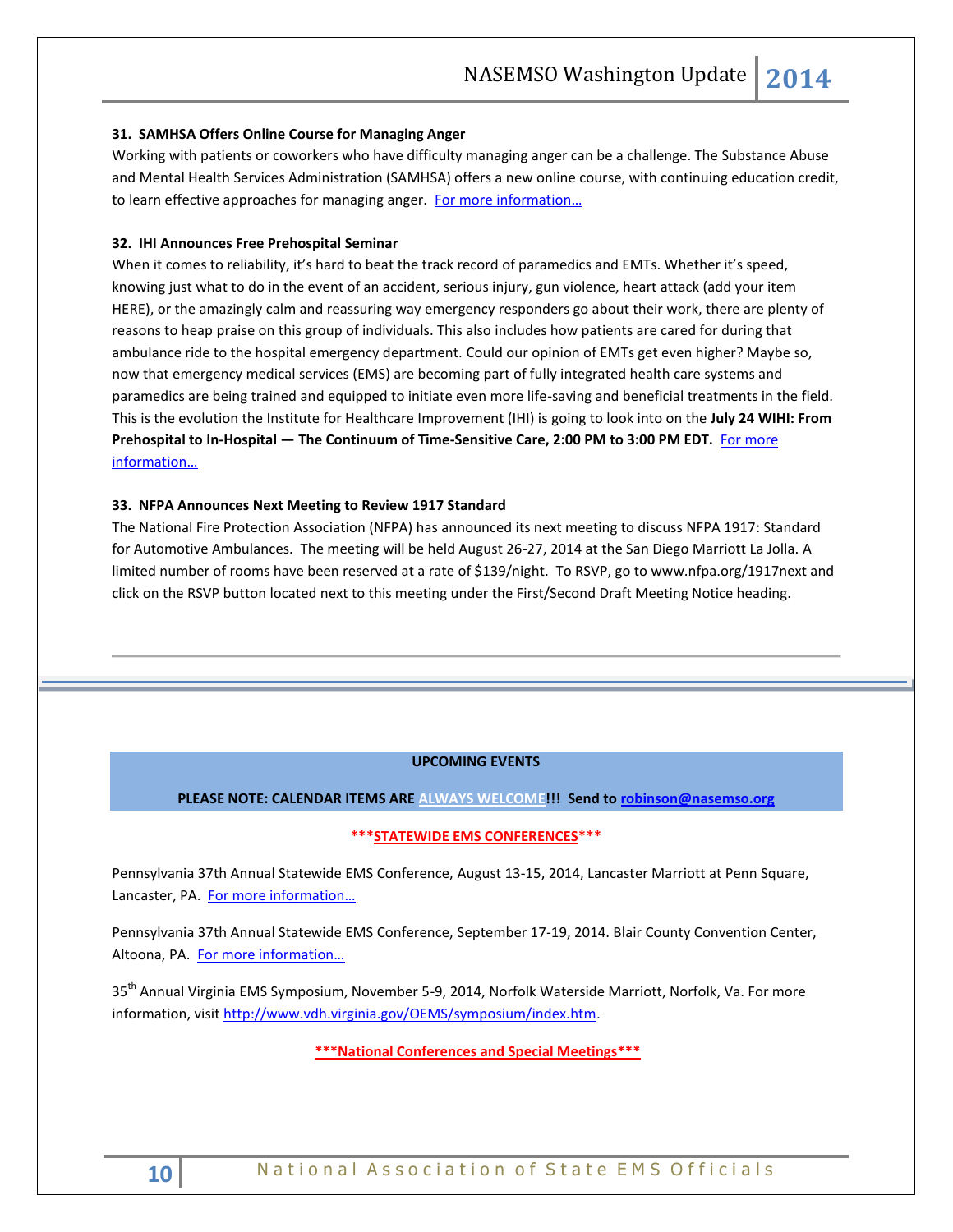NASEMSO Washington Update **2014**

| <b>NAEMSE Instructor Course Level 1</b> |                   |  |
|-----------------------------------------|-------------------|--|
| *July 25-27, 2014                       | Brooklyn, NY      |  |
| *August 8-10, 2014                      | <b>Houston TX</b> |  |
| *August 24-24, 2014                     | Manheim, PA       |  |
| *September 16-18, 2014                  | Reno, NV          |  |
| <b>NAEMSE Instructor Course Level 2</b> |                   |  |
| *August 15-16, 2014                     | Greenville, SC    |  |
| *September 16-17, 2014                  | Reno, NV          |  |
| For more information                    |                   |  |

Pinnacle EMS Leadership and Management Conference. July 21-25, 2014. Scottsdale, AZ. For more information...

[\\*2014 EMSC Program Meeting.](http://r20.rs6.net/tn.jsp?f=0017a16rEY-faAxKJOwcxlWN0Jpa__xXnyjMO4Pf_T7mIwFs3lUIQXD7S9yBXjXfV5A-trOg_oi8XzodEBYN0EXBMoS8V5Sn3JoVTZtkZ3i7JCUuhNQQhfiOs27AAD3kX9i5poaD2Ldnh5_7M1ltsssP3I-aAOokuhzZRrT8DzFptQGJ3MBorjye-ChDoBfv2erR_YELZkB_0HXaM0Rh9y1mGSTwdYjy_Z2aGcbxGYvKPLazzWGWxrpUhBxlQeWhVxq-1JIKINzqccW2dbU9QvbzyynxB0Pi7lb7qFhEyPLbMe5B1FQv-0el9XQ9lwMvwiWW6YI4swPrh36berDtsVKsnfeQct13_6z-0IunVMhmCxlWvGmzakryX4r3kzMmIgPaWHSHAzF51aSBwdpSjnm0s467aCf_zVLeK0HAIYUyTVCwh6vmkst-omkAo-HRDXDIVea76PCZ7MeEYSKNddQ9RiUTbhX_6hYOfusdxlGqLTaLcPj1-iwsDMuGcycxdWkkjUWbbsb6sQ9x9Dv7slfPw==&c=II48-dM8ZHlh_LnaSX47VE6-1dgVbuOCMhyJx5Oi3Cl7QiDNfwC0vg==&ch=r2qhFC4qt5dHUhtMfeDD8_KDaTnahtsAYkNTsQ0wL_ozbainQdNpJQ==) **July 29-August 1**, 2014 in Arlington, VA. Registration ends June 30, 2014.

ITS America World Congress. September 7-11, 2014. Detroit Marriott at the Renaissance Center. Detroit, MI. For [more information…](http://itsworldcongress.org/)

Public Meeting of the National EMS Advisory Council. September 9-10, 2014

NAEMSE Symposium. September 16-21, 2014. Peppermill Resort Hotel. Reno, NV. [For more information…](http://www.naemse.org/symposium/)

Air Medical Transport Conference. September 22-24, 2014. Nashville, TN. For more information...

NASEMSO Annual Meeting. October 6-10, 2014. Westin Cleveland and Cleveland Public Auditorium, Cleveland, OH. [For more information…](http://www.nasemso.org/Meetings/Annual/AnnualMeeting2014.asp)

ENA Annual Meeting. October 7-11, 2014. Indiana Convention Center. Indianapolis, IN. For more information...

ACEP Annual Meeting. October 27-October 30, 2014. Chicago, IL. For more information...

EMS Expo. November 9-13, 2014. Nashville, TN. [For more informa](http://emsworldexpo.com/)tion…

[IAEM 62nd Annual Conference & EMEX 2014.](http://r20.rs6.net/tn.jsp?f=0017a16rEY-faAxKJOwcxlWN0Jpa__xXnyjMO4Pf_T7mIwFs3lUIQXD7ZGWHyXQVyvNTnwLThlXfS1UPKQRzF6qWPZ7VHEHLqgSDtV-qSJdKZG24eCnEWw9xpLPyJ0EY7SJl9-NsTtkMl0762iVcLqRH2ZTCfwAsnrdANYguu58E3lE3pgrzD-3l1J9cDg5Xw1DRhBnLuuT01QHd13Ru9uCItLOBJyXA6Vh&c=II48-dM8ZHlh_LnaSX47VE6-1dgVbuOCMhyJx5Oi3Cl7QiDNfwC0vg==&ch=r2qhFC4qt5dHUhtMfeDD8_KDaTnahtsAYkNTsQ0wL_ozbainQdNpJQ==) **November 14-19**, 2014 in San Antonio, Texas.

\*APHA Annual Meeting. November 15-19, 2014. New Orleans, LA. REGISTRATION IS NOW OPEN! For more [information…](http://www.apha.org/meetings/registration)

Public Meeting of the National EMS Advisory Council. December 3-4, 2014